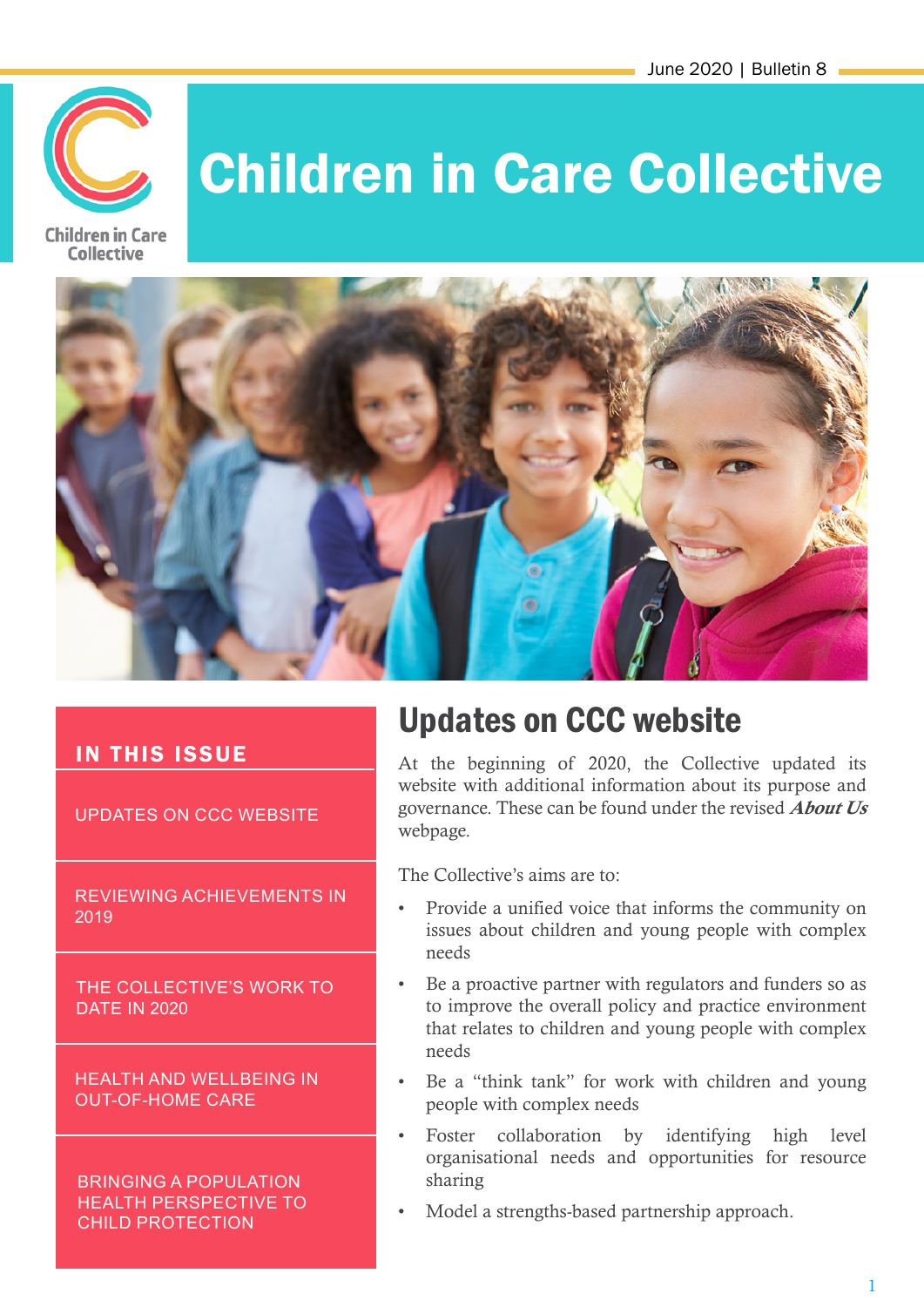On the *Joint Positions* page, is a statement from the Collective supporting the call on the Australian Council of Attorneys-General by the Australian and New Zealand Children's Commissioners and Guardians (ANZCCG) to raise the age of criminal responsibility from 10 years of age to the internationally recognised standard of 14 years.

This was an issue raised in the Concluding Observations made by the United Nations

Committee on the Rights of the Child (UNCRC) following the most recent periodic reports from Australia on the implementation of child rights in Australia. The UNCRC's recommendation is that 'Australia raise the minimum age of criminal responsibility to an internationally accepted level and make it conform with the upper age of 14 at which *doli incapax applies*' (paragraph 48(a) 'Concluding Observations on the combined fifth and sixth periodic reports of Australia' 30/09/19).

### Reviewing achievements in 2019

The survey of members' views about the Collective's work in 2019 indicated confidence in a growing sense of the CCC making a positive impact on its policy objectives, noting that an increased focus on tangible outcomes and a clearer understanding of its impact would be of benefit.

Members valued the opportunities for working collaboratively with government ministers, government departments, peak bodies, and regulators. The discussions and workshops reinforced the importance of working cooperatively to ensure coordinated and focused effort to improve policy and practice in the out-of-home care sector.



### The Collective's work to date in 2020 Child protection and out-of-home care viewed through a child rights lens

Following the discussion in December about the 2019 report of the UN Convention on the Rights of the Child on the implementation of child rights in Australia (reported in the December edition of the Bulletin) the Collective agreed that it would be valuable to refocus its work to incorporate the implications for current practice in out-of-home care.

First steps in this refocusing included identifying an issue where the Collective could have a practical impact. It was decided to take up the issue of the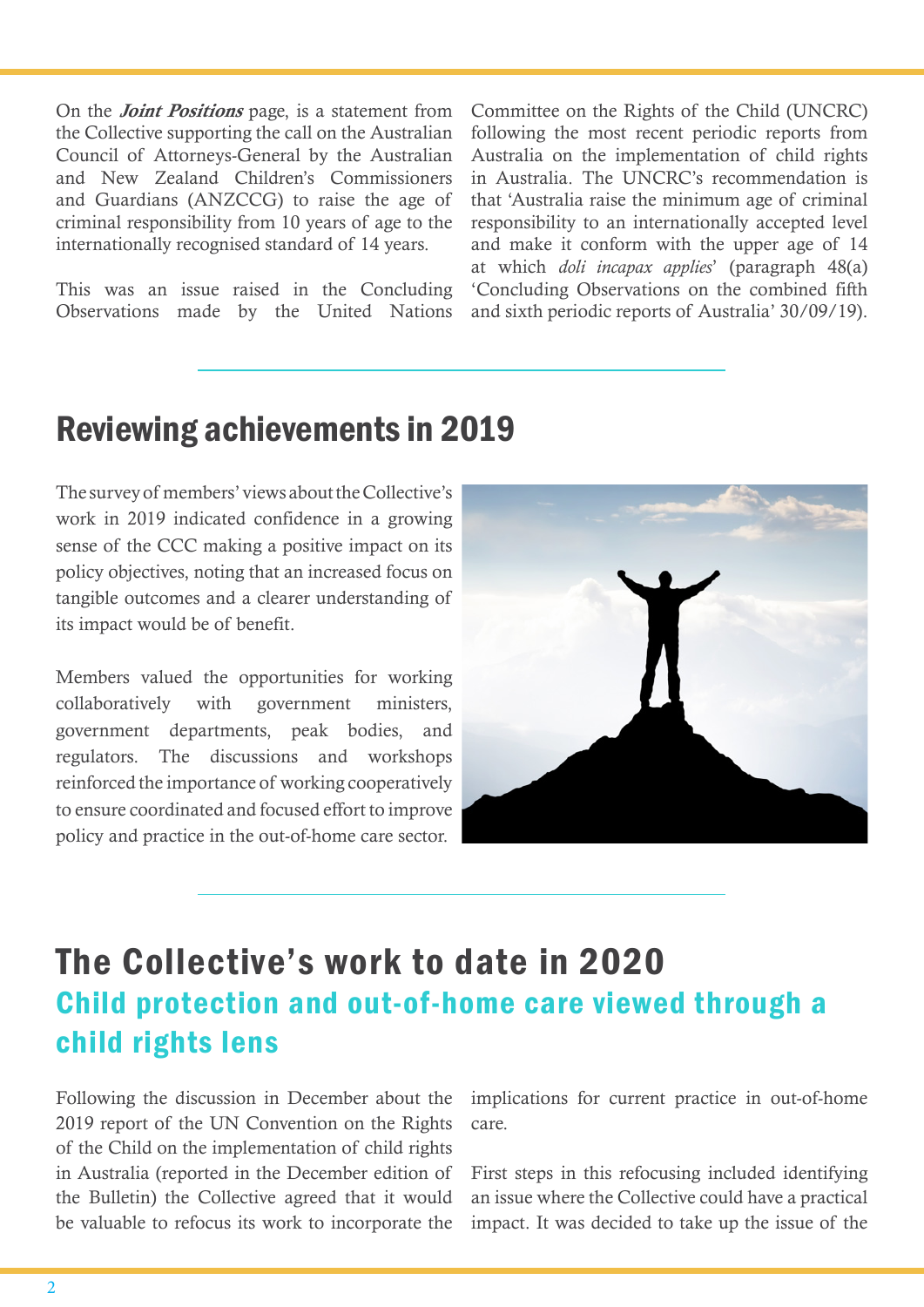access of all children to education, noting the poorer educational outcomes for children in outof-home care that are well documented. The particular focus of the Collective is reducing the high rate of suspensions and expulsions of children with complex needs in public schools.

In 2017, ACWA embarked upon an advocacy initiative to raise the unacceptable levels of educational disadvantage currently experienced by children and young people living in out-of-home care in NSW. Following a roundtable, ACWA established a quarterly meeting of representatives from the NSW Department of Education, the Department of Family and Community Services, other departments directly involved in providing services for children and young people in out-ofhome care, and non-government stakeholders. At the quarterly meeting in September 2018, the Department of Education announced that it was reviewing its current policy on suspensions and expulsions and would include consideration of unintended consequences for children and young people in care as a result of the existing policy. With light of changes in ACWA's priorities, and following consultation, it was agreed that the Collective should take up this issue.

The Department of Communities and Justice provided an update on work it was undertaking with the Department of Education to streamline the OOHC Education Pathway process to ensure timely support for each child and young person in out-of-home care. This work includes ongoing

### The importance of a theory of change

At its April meeting, Annette Michaux of the Parenting Research Centre, led a discussion about the importance of developing a theory of change to ensure that the Collective's work is focused and its influence on issues can be clearly identified. Compared with a results logic, a theory of change can be more flexible, enabling evaluation of results to take into account real life variables including other players. Some Collective agencies are already engaged in developing a theory of change and cross sector workshops to enhance workforce knowledge of the OOHC Education Pathway process by improving communication between out-of-home care caseworkers, their counterparts from DoE and Catholic and Independent schools. One of the topics covered in the workshops is how caseworkers can work proactively with schools to prevent suspensions and commence planning for the child's return to school as early as possible.

Representatives of the Collective also met with the Department of Education to discuss the department's progress in reviewing its discipline and suspension policy and in implementing recommendations from a Legislative Council report which incorporated proposals for change put forward by the NSW Ombudsman relevant to the management of children with complex needs at school.

The review of the discipline and suspension policy is still underway and is likely to be implemented at the beginning of 2021. The department is intending broad cultural change and noted the complexities in implementation. The Collective representatives confirmed its willingness to consult on the revised policy and assist with implementation, noting its particular interest in the nexus between individualised learning and behaviour plans developed for children and young people in residential out-of-home care settings and the application of discipline and suspension policies in schools.

spoke enthusiastically about the process.

While not yet committing to the whole process, we decided to embark on the first step – developing a vision of what success would look like for the Collective.

The process of developing this vision of success will enable the Collective to refresh and refine its purpose.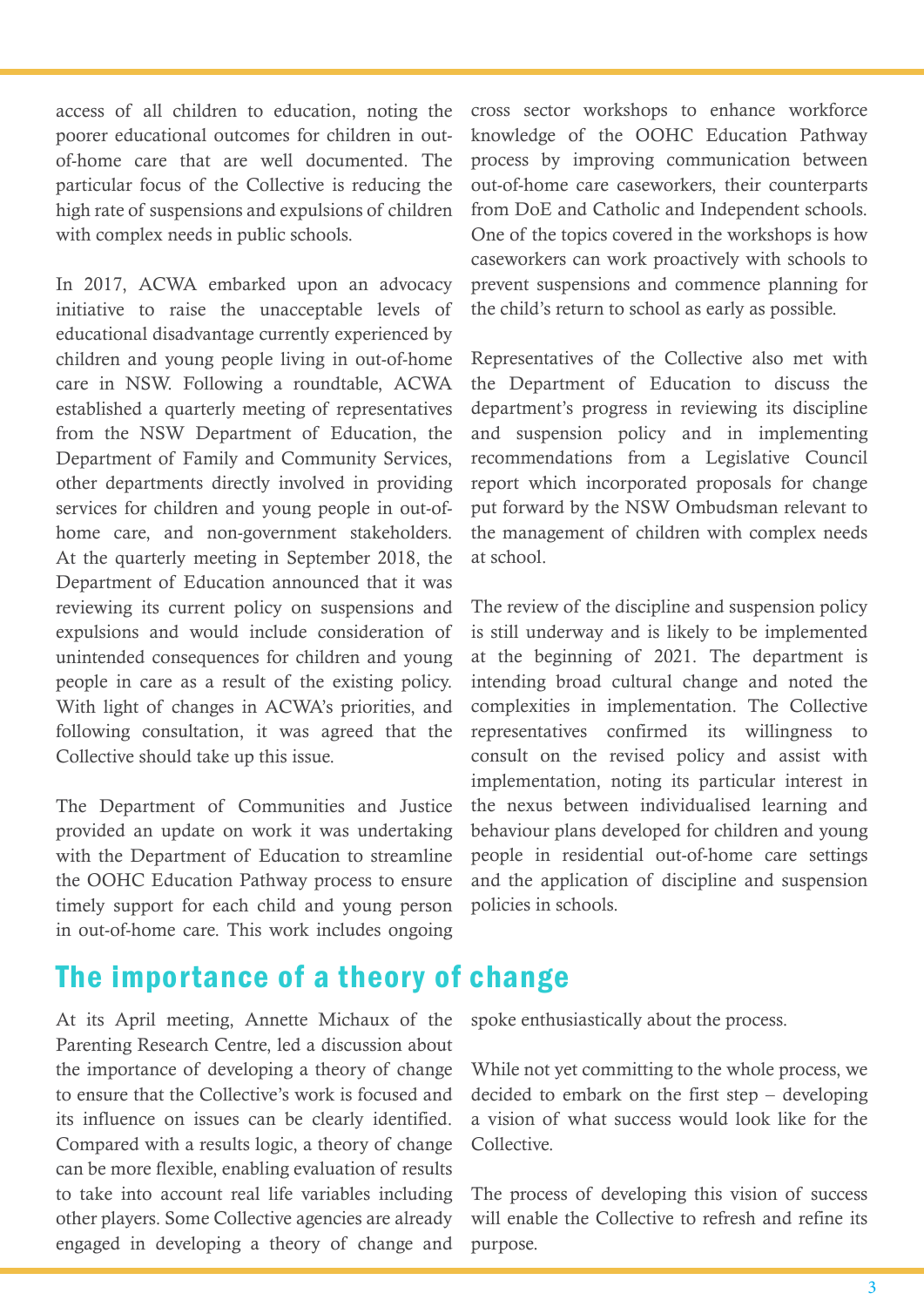# Health and wellbeing in out-of-home care

While the pandemic forced the cancellation of planned forums in 2020, the Collective decided to continue working with the CREATE Foundation on a survey of the views of children and young people in out-of-home care focusing on their health and wellbeing.

The Collective contributed to the design of the survey which participants could complete using a link to an online survey or by phone with a CREATE staff member.

CREATE has provided the Collective with the report it has compiled based on the survey results. A copy of the full report can be found on the Collective's website under *Latest News* on the Home page (click [here](https://assets.ctfassets.net/hszr9c7mxtcf/24MiEcuYnTSAuKFw1NgmU9/e14ba6786dd4ca2b6f075d4b4583ac20/Health_and_Wellbeing_in_OOHC_2020.pdf) to view the report). Some key points were as follows:

- Overall, the responses from young people indicated a good level of health and wellbeing and understanding of what they need to do to stay healthy and well.
- Having positive/respectful relationships and strong connections was seen as key to being healthy and well and having a good and happy life.
- Biggest concerns or worries were about mental and emotional health and access to help and support.
- Most frequently, young people said they would talk to their carer but many also said



they would talk to a caseworker or health care worker.

• Information that was viewed as important for increasing wellbeing included service type information; general health and wellbeing education and strategies; psychological strategies and nutrition.

The results of this research will form the basis of a forum with children and young people to discuss their concerns in more depth and develop projects to support high levels of health and wellbeing. Discussions are underway about how to hold this forum online rather than bringing everyone together in one space as originally planned.

## Bringing a population health perspective to child protection

Professor Daryl Higgins, Director, Institute of Child Protection Studies at Australian Catholic University is a member of the Children in Care Collective. At our June meeting, Professor Higgins gave a presentation on 'The public health approach to child protection: Population-based strategies to prevention of child maltreatment', building on work covered in his recent co-edited publication: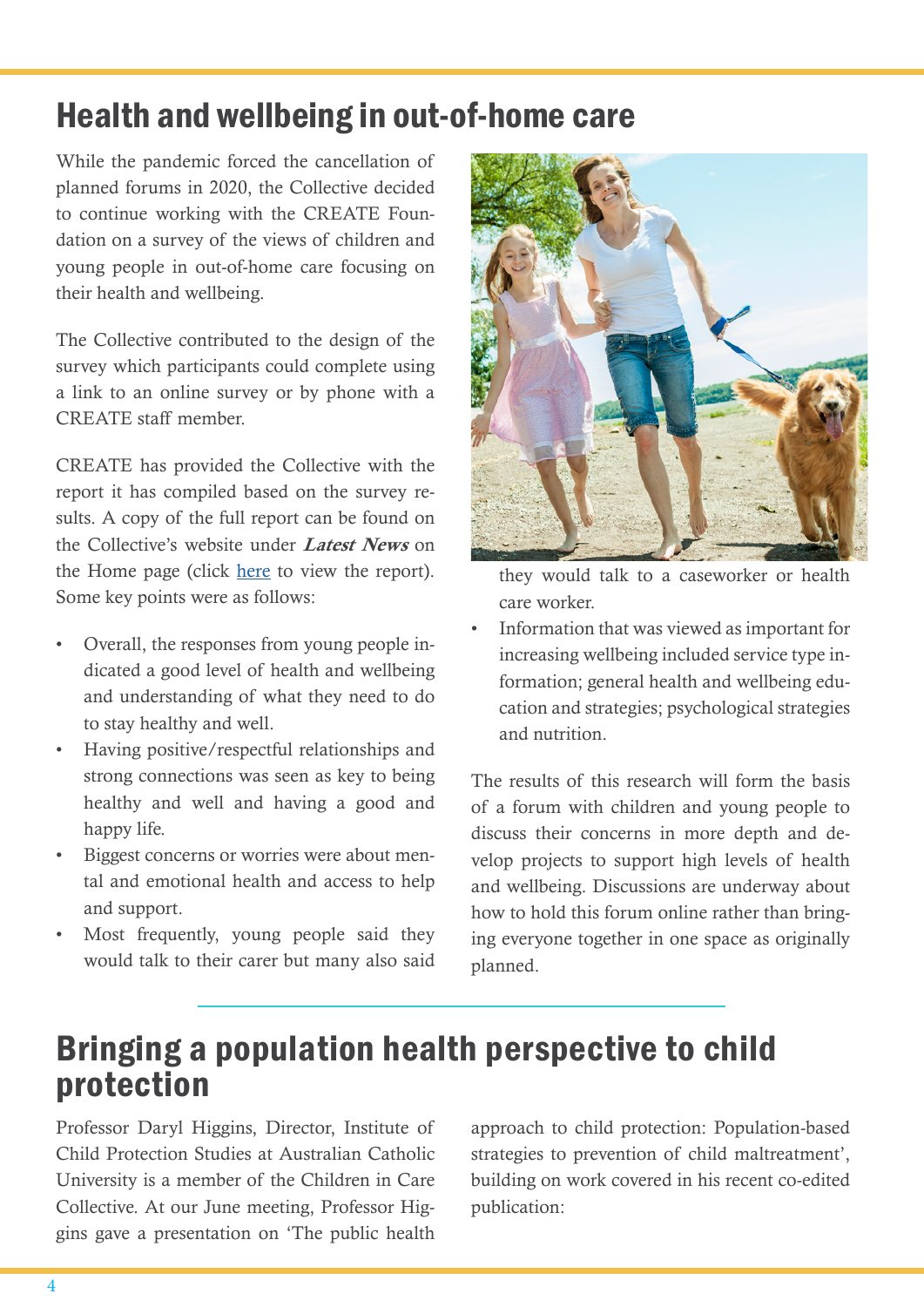Lonne, B., Scott, D., Higgins, D., & Herrenkohl, T. (Eds.) (2019). *Re-visioning public health approaches for protecting children*. Child Maltreatment 9: Contemporary Issues in Research and Policy Series. Springer. https://doi.org/10.1007/978- 3-030-05858-6

Professor Higgins began by explaining that a public health approach to child abuse prevention is predicated on identifying risk factors and then implementing strategies across the entire community to address those risk factors. The aim of this approach is to alter the risk profile of the whole population and protect all children by ensuring safe and supportive environments: 'a rising tide lifts all boats'.

While prevention is focused primarily through whole of population strategies and universally available and accessed services (eg education and health), it is supported by links to secondary services where greater intensity of support is needed. The aim is, in part, to lower the stigma of seeking help.

Quoting the Marmot review of the social determinants of health inequalities in the UK (*Fair Society Healthy Lives*, published in February 2010) Professor Higgins noted that:

of disadvantage, and hence applied in some degree to all people, rather than applied solely to the most disadvantaged".

- universal services provide the platform for the ramping up or integration of services that would then be classified as "targeted"
- policies that improve family access to services and supports that reduce stressors related to poverty, addiction and ill health will assist with prevention of child maltreatment
- the broader availability of such whole-of-population strategies also helps with early identification of families 'at risk' or in need of additional supports.

The messages for service providers included the following:

- Public-health approaches can be applied to the promotion of safe and supportive family environments across a range of universal platforms
- Problematic family environments can be readily identified
- Children's family environments can change and when they improve, wellbeing improves
- Target behaviour (parental family dynamics) rather than people based on socio-demographic characteristics
- Recognise that families can change for the better.



actions must be "proportionate to the degree"